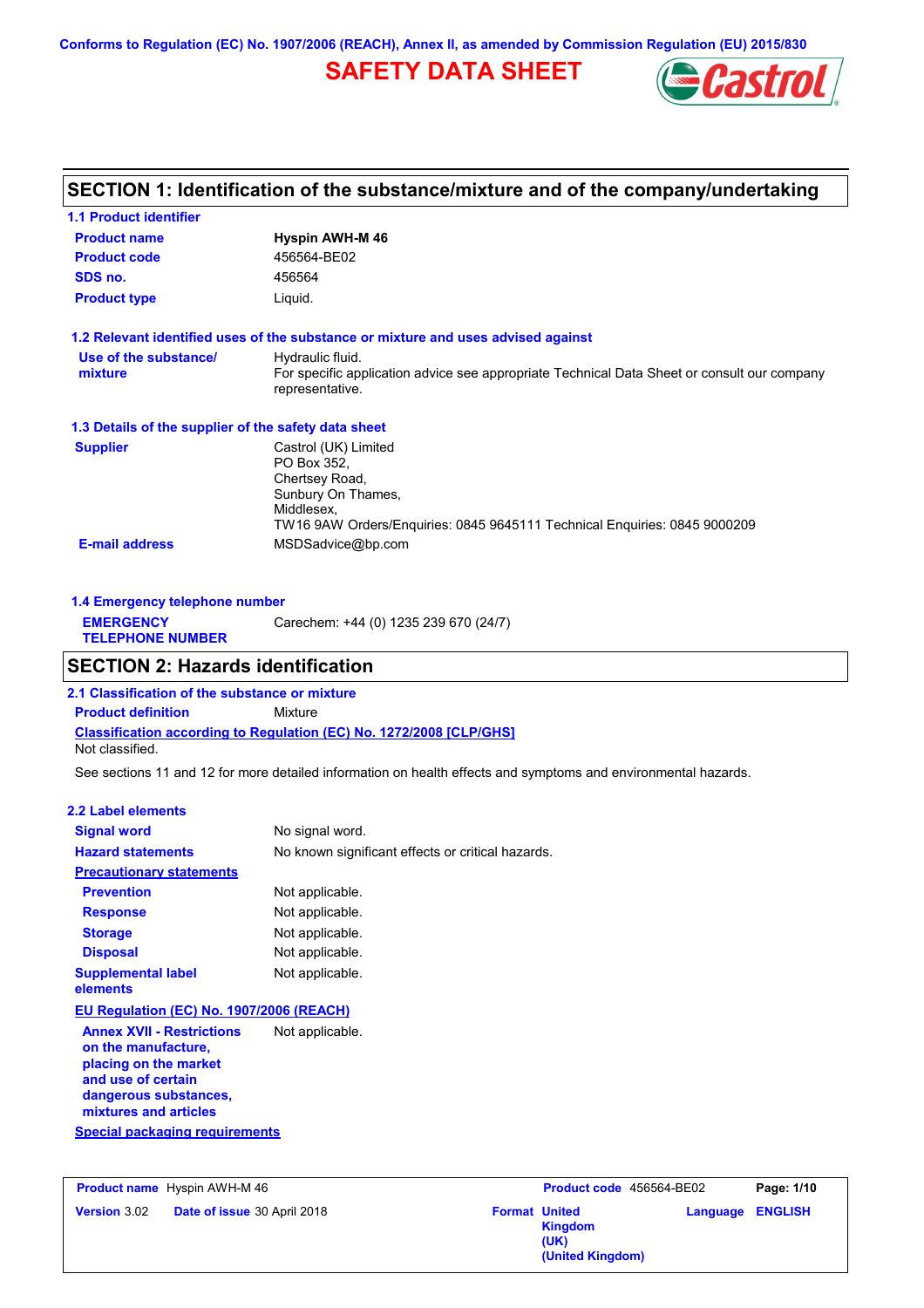## **SECTION 2: Hazards identification**

| <b>Containers to be fitted</b><br>with child-resistant<br>fastenings | Not applicable.                                                                                                                                                                                                                                                                        |
|----------------------------------------------------------------------|----------------------------------------------------------------------------------------------------------------------------------------------------------------------------------------------------------------------------------------------------------------------------------------|
| <b>Tactile warning of danger</b>                                     | Not applicable.                                                                                                                                                                                                                                                                        |
| 2.3 Other hazards                                                    |                                                                                                                                                                                                                                                                                        |
| <b>Results of PBT and vPvB</b><br>assessment                         | Product does not meet the criteria for PBT or vPvB according to Regulation (EC) No. 1907/2006,<br>Annex XIII.                                                                                                                                                                          |
| Other hazards which do<br>not result in classification               | Defatting to the skin.<br>Note: High Pressure Applications<br>Injections through the skin resulting from contact with the product at high pressure constitute a<br>major medical emergency.<br>See 'Notes to physician' under First-Aid Measures, Section 4 of this Safety Data Sheet. |

## **SECTION 3: Composition/information on ingredients**

Mixture

## **3.2 Mixtures**

**Product definition**

Highly refined base oil (IP 346 DMSO extract < 3%). Proprietary performance additives.

| <b>Product/ingredient</b><br>name | <b>Identifiers</b>                   | %    | <b>Regulation (EC) No.</b><br><b>1272/2008 [CLP]</b> | <b>Type</b> |
|-----------------------------------|--------------------------------------|------|------------------------------------------------------|-------------|
| Base oil - unspecified            | Varies - See Key to<br>abbreviations | ו≥ ≤ | Asp. Tox. 1, H304                                    | $[1]$       |

#### **See Section 16 for the full text of the H statements declared above.**

Type

[1] Substance classified with a health or environmental hazard

[2] Substance with a workplace exposure limit

[3] Substance meets the criteria for PBT according to Regulation (EC) No. 1907/2006, Annex XIII

[4] Substance meets the criteria for vPvB according to Regulation (EC) No. 1907/2006, Annex XIII

[5] Substance of equivalent concern

[6] Additional disclosure due to company policy

Occupational exposure limits, if available, are listed in Section 8.

## **SECTION 4: First aid measures**

#### Do not induce vomiting unless directed to do so by medical personnel. Get medical attention if symptoms occur. In case of contact, immediately flush eyes with plenty of water for at least 15 minutes. Eyelids should be held away from the eyeball to ensure thorough rinsing. Check for and remove any contact lenses. Get medical attention if irritation develops. **4.1 Description of first aid measures** If inhaled, remove to fresh air. Get medical attention if symptoms occur. **Ingestion Inhalation Eye contact Protection of first-aiders** No action shall be taken involving any personal risk or without suitable training. **Skin contact** Flush contaminated skin with plenty of water. Remove contaminated clothing and shoes. Wash clothing before reuse. Clean shoes thoroughly before reuse. Get medical attention if irritation develops.

## **4.2 Most important symptoms and effects, both acute and delayed**

See Section 11 for more detailed information on health effects and symptoms. **Potential acute health effects Inhalation** Vapour inhalation under ambient conditions is not normally a problem due to low vapour pressure. **Ingestion** No known significant effects or critical hazards. **Skin contact** No known significant effects or critical hazards. **Eye contact** No known significant effects or critical hazards. **Delayed and immediate effects as well as chronic effects from short and long-term exposure Inhalation Ingestion Skin contact** Overexposure to the inhalation of airborne droplets or aerosols may cause irritation of the respiratory tract. Ingestion of large quantities may cause nausea and diarrhoea. Prolonged or repeated contact can defat the skin and lead to irritation and/or dermatitis. **Product 2014/11/14/20** Hyspin AWH-M 46 **Product code** 456564-BE02 **Page: 2/10**

|                     | <b>Product Hallie</b> Hyspir AWH-M 40 | <b>Product code</b> 430304-BE02                                    |                  | Paue. 21 IV |
|---------------------|---------------------------------------|--------------------------------------------------------------------|------------------|-------------|
| <b>Version 3.02</b> | Date of issue 30 April 2018           | <b>Format United</b><br><b>Kingdom</b><br>(UK)<br>(United Kingdom) | Language ENGLISH |             |
|                     |                                       |                                                                    |                  |             |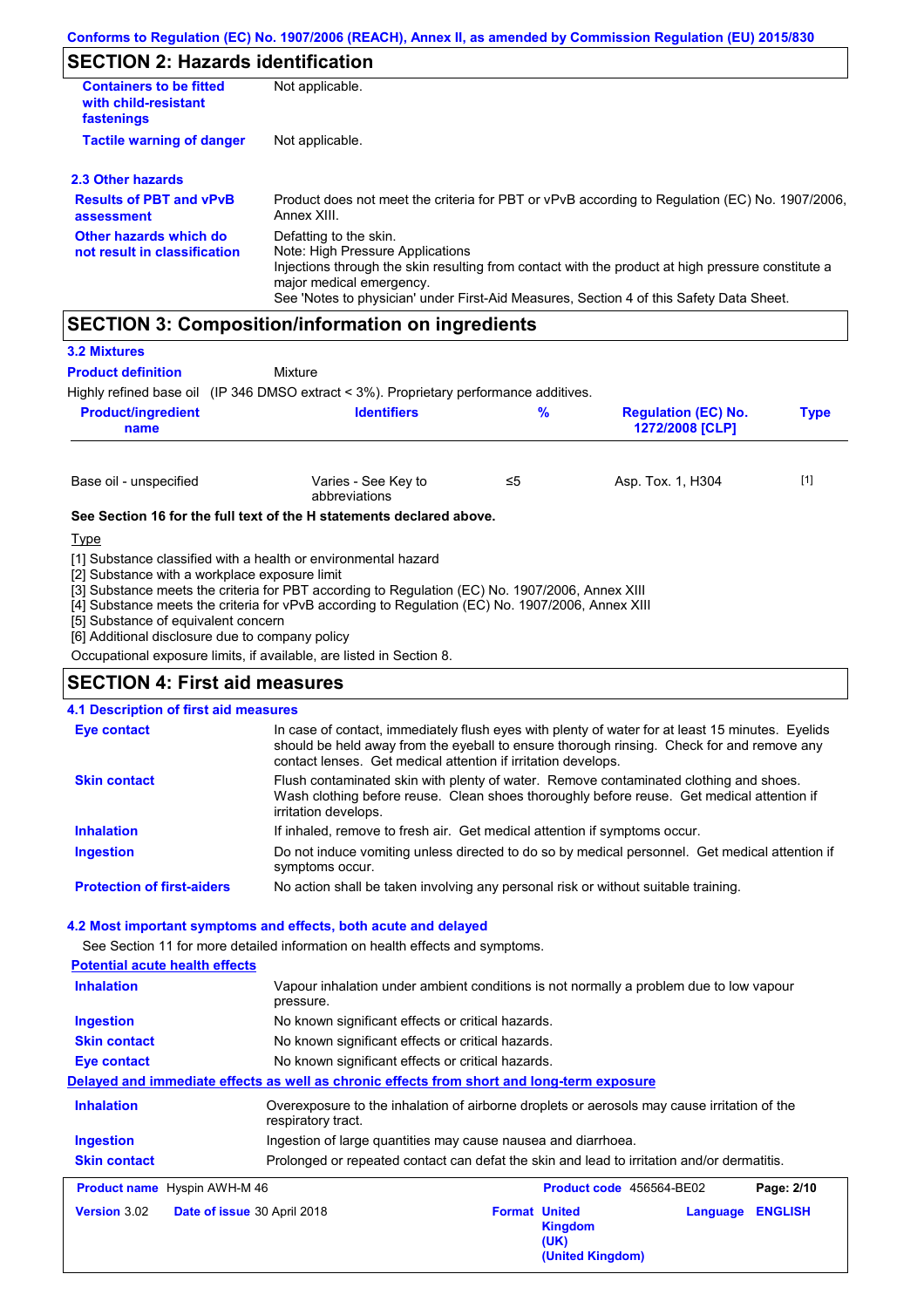|                                                           | Conforms to Regulation (EC) No. 1907/2006 (REACH), Annex II, as amended by Commission Regulation (EU) 2015/830                                                                                                                                                                                                                                                    |
|-----------------------------------------------------------|-------------------------------------------------------------------------------------------------------------------------------------------------------------------------------------------------------------------------------------------------------------------------------------------------------------------------------------------------------------------|
| <b>SECTION 4: First aid measures</b>                      |                                                                                                                                                                                                                                                                                                                                                                   |
| <b>Eye contact</b>                                        | Potential risk of transient stinging or redness if accidental eye contact occurs.                                                                                                                                                                                                                                                                                 |
|                                                           | 4.3 Indication of any immediate medical attention and special treatment needed                                                                                                                                                                                                                                                                                    |
| <b>Notes to physician</b>                                 | Treatment should in general be symptomatic and directed to relieving any effects.                                                                                                                                                                                                                                                                                 |
| <b>SECTION 5: Firefighting measures</b>                   |                                                                                                                                                                                                                                                                                                                                                                   |
| 5.1 Extinguishing media                                   |                                                                                                                                                                                                                                                                                                                                                                   |
| <b>Suitable extinguishing</b><br>media                    | In case of fire, use foam, dry chemical or carbon dioxide extinguisher or spray.                                                                                                                                                                                                                                                                                  |
| <b>Unsuitable extinguishing</b><br>media                  | Do not use water jet. The use of a water jet may cause the fire to spread by splashing the<br>burning product.                                                                                                                                                                                                                                                    |
| 5.2 Special hazards arising from the substance or mixture |                                                                                                                                                                                                                                                                                                                                                                   |
| <b>Hazards from the</b><br>substance or mixture           | In a fire or if heated, a pressure increase will occur and the container may burst.                                                                                                                                                                                                                                                                               |
| <b>Hazardous combustion</b><br>products                   | Combustion products may include the following:<br>carbon oxides (CO, CO <sub>2</sub> ) (carbon monoxide, carbon dioxide)                                                                                                                                                                                                                                          |
| <b>5.3 Advice for firefighters</b>                        |                                                                                                                                                                                                                                                                                                                                                                   |
| <b>Special precautions for</b><br>fire-fighters           | No action shall be taken involving any personal risk or without suitable training. Promptly<br>isolate the scene by removing all persons from the vicinity of the incident if there is a fire.                                                                                                                                                                    |
| <b>Special protective</b><br>equipment for fire-fighters  | Fire-fighters should wear appropriate protective equipment and self-contained breathing<br>apparatus (SCBA) with a full face-piece operated in positive pressure mode. Clothing for fire-<br>fighters (including helmets, protective boots and gloves) conforming to European standard EN<br>469 will provide a basic level of protection for chemical incidents. |
| <b>SECTION 6: Accidental release measures</b>             |                                                                                                                                                                                                                                                                                                                                                                   |
|                                                           | 6.1 Personal precautions, protective equipment and emergency procedures                                                                                                                                                                                                                                                                                           |
| For non-emergency<br>personnel                            | No action shall be taken involving any personal risk or without suitable training. Evacuate<br>surrounding areas. Keep unnecessary and unprotected personnel from entering. Do not touch<br>or walk through spilt material. Floors may be slippery; use care to avoid falling. Put on<br>appropriate personal protective equipment.                               |
| For emergency responders                                  | If specialised clothing is required to deal with the spillage, take note of any information in                                                                                                                                                                                                                                                                    |

**6.2 Environmental precautions** Avoid dispersal of spilt material and runoff and contact with soil, waterways, drains and sewers. Inform the relevant authorities if the product has caused environmental pollution (sewers, emergency personnel".

Section 8 on suitable and unsuitable materials. See also the information in "For non-

## **6.3 Methods and material for containment and cleaning up**

waterways, soil or air).

| <b>Small spill</b>                        | Stop leak if without risk. Move containers from spill area. Absorb with an inert material and<br>place in an appropriate waste disposal container. Dispose of via a licensed waste disposal<br>contractor.                                                                                                                                                                                     |
|-------------------------------------------|------------------------------------------------------------------------------------------------------------------------------------------------------------------------------------------------------------------------------------------------------------------------------------------------------------------------------------------------------------------------------------------------|
| Large spill                               | Stop leak if without risk. Move containers from spill area. Prevent entry into sewers, water<br>courses, basements or confined areas. Contain and collect spillage with non-combustible,<br>absorbent material e.g. sand, earth, vermiculite or diatomaceous earth and place in container<br>for disposal according to local regulations. Dispose of via a licensed waste disposal contractor. |
| 6.4 Reference to other<br><b>sections</b> | See Section 1 for emergency contact information.<br>See Section 5 for firefighting measures.<br>See Section 8 for information on appropriate personal protective equipment.<br>See Section 12 for environmental precautions.<br>See Section 13 for additional waste treatment information.                                                                                                     |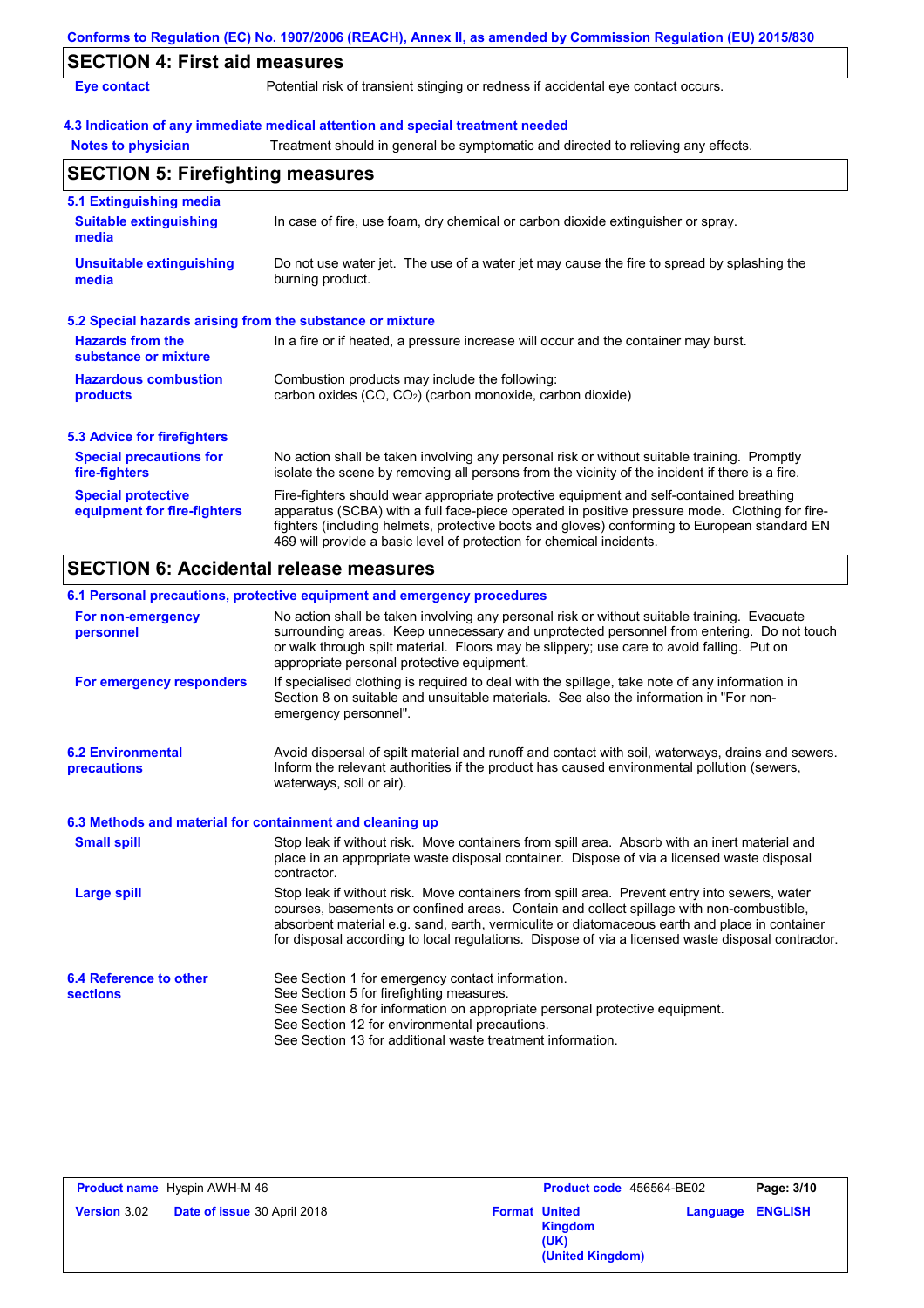# **SECTION 7: Handling and storage**

| 7.1 Precautions for safe handling                                                    |                                                                                                                                                                                                                                                                                                                                                                                                                                                                                          |
|--------------------------------------------------------------------------------------|------------------------------------------------------------------------------------------------------------------------------------------------------------------------------------------------------------------------------------------------------------------------------------------------------------------------------------------------------------------------------------------------------------------------------------------------------------------------------------------|
| <b>Protective measures</b>                                                           | Put on appropriate personal protective equipment.                                                                                                                                                                                                                                                                                                                                                                                                                                        |
| <b>Advice on general</b><br>occupational hygiene                                     | Eating, drinking and smoking should be prohibited in areas where this material is handled.<br>stored and processed. Wash thoroughly after handling. Remove contaminated clothing and<br>protective equipment before entering eating areas. See also Section 8 for additional<br>information on hygiene measures.                                                                                                                                                                         |
| <b>7.2 Conditions for safe</b><br>storage, including any<br><i>incompatibilities</i> | Store in accordance with local regulations. Store in a dry, cool and well-ventilated area, away<br>from incompatible materials (see Section 10). Keep away from heat and direct sunlight. Keep<br>container tightly closed and sealed until ready for use. Containers that have been opened must<br>be carefully resealed and kept upright to prevent leakage. Store and use only in equipment/<br>containers designed for use with this product. Do not store in unlabelled containers. |
| <b>Not suitable</b>                                                                  | Prolonged exposure to elevated temperature.                                                                                                                                                                                                                                                                                                                                                                                                                                              |
| 7.3 Specific end use(s)                                                              |                                                                                                                                                                                                                                                                                                                                                                                                                                                                                          |
| <b>Recommendations</b>                                                               | See section 1.2 and Exposure scenarios in annex, if applicable.                                                                                                                                                                                                                                                                                                                                                                                                                          |
|                                                                                      | <b>SECTION 8: Exposure controls/personal protection</b>                                                                                                                                                                                                                                                                                                                                                                                                                                  |

#### **8.1 Control parameters**

**Occupational exposure limits**

#### **Product/ingredient name Exposure limit values Recommended monitoring procedures** If this product contains ingredients with exposure limits, personal, workplace atmosphere or biological monitoring may be required to determine the effectiveness of the ventilation or other control measures and/or the necessity to use respiratory protective equipment. Reference should be made to monitoring standards, such as the following: European Standard EN 689 (Workplace atmospheres - Guidance for the assessment of exposure by inhalation to chemical agents for comparison with limit values and measurement strategy) European Standard EN 14042 (Workplace atmospheres - Guide for the application and use of procedures for the assessment of exposure to chemical and biological agents) European Standard EN 482 Whilst specific OELs for certain components may be shown in this section, other components may be present in any mist, vapour or dust produced. Therefore, the specific OELs may not be applicable to the product as a whole and are provided for guidance only. No exposure limit value known.

the determination of hazardous substances will also be required.

(Workplace atmospheres - General requirements for the performance of procedures for the measurement of chemical agents) Reference to national guidance documents for methods for

#### **Derived No Effect Level**

No DNELs/DMELs available.

#### **Predicted No Effect Concentration**

No PNECs available

#### **8.2 Exposure controls**

| <b>Appropriate engineering</b><br>controls | Provide exhaust ventilation or other engineering controls to keep the relevant airborne<br>concentrations below their respective occupational exposure limits.<br>All activities involving chemicals should be assessed for their risks to health, to ensure<br>exposures are adequately controlled. Personal protective equipment should only be considered<br>after other forms of control measures (e.g. engineering controls) have been suitably evaluated.<br>Personal protective equipment should conform to appropriate standards, be suitable for use, be<br>kept in good condition and properly maintained.<br>Your supplier of personal protective equipment should be consulted for advice on selection and<br>appropriate standards. For further information contact your national organisation for standards.<br>The final choice of protective equipment will depend upon a risk assessment. It is important to<br>ensure that all items of personal protective equipment are compatible. |
|--------------------------------------------|---------------------------------------------------------------------------------------------------------------------------------------------------------------------------------------------------------------------------------------------------------------------------------------------------------------------------------------------------------------------------------------------------------------------------------------------------------------------------------------------------------------------------------------------------------------------------------------------------------------------------------------------------------------------------------------------------------------------------------------------------------------------------------------------------------------------------------------------------------------------------------------------------------------------------------------------------------------------------------------------------------|
| Individual protection measures             |                                                                                                                                                                                                                                                                                                                                                                                                                                                                                                                                                                                                                                                                                                                                                                                                                                                                                                                                                                                                         |
| <b>Hygiene measures</b>                    | Wash hands, forearms and face thoroughly after handling chemical products, before eating,<br>smoking and using the lavatory and at the end of the working period. Ensure that eyewash<br>stations and safety showers are close to the workstation location.                                                                                                                                                                                                                                                                                                                                                                                                                                                                                                                                                                                                                                                                                                                                             |
| <b>Respiratory protection</b>              |                                                                                                                                                                                                                                                                                                                                                                                                                                                                                                                                                                                                                                                                                                                                                                                                                                                                                                                                                                                                         |

|                     | <b>Product name</b> Hyspin AWH-M 46 | Product code 456564-BE02                                           |                         | Page: 4/10 |
|---------------------|-------------------------------------|--------------------------------------------------------------------|-------------------------|------------|
| <b>Version 3.02</b> | <b>Date of issue 30 April 2018</b>  | <b>Format United</b><br><b>Kingdom</b><br>(UK)<br>(United Kingdom) | <b>Language ENGLISH</b> |            |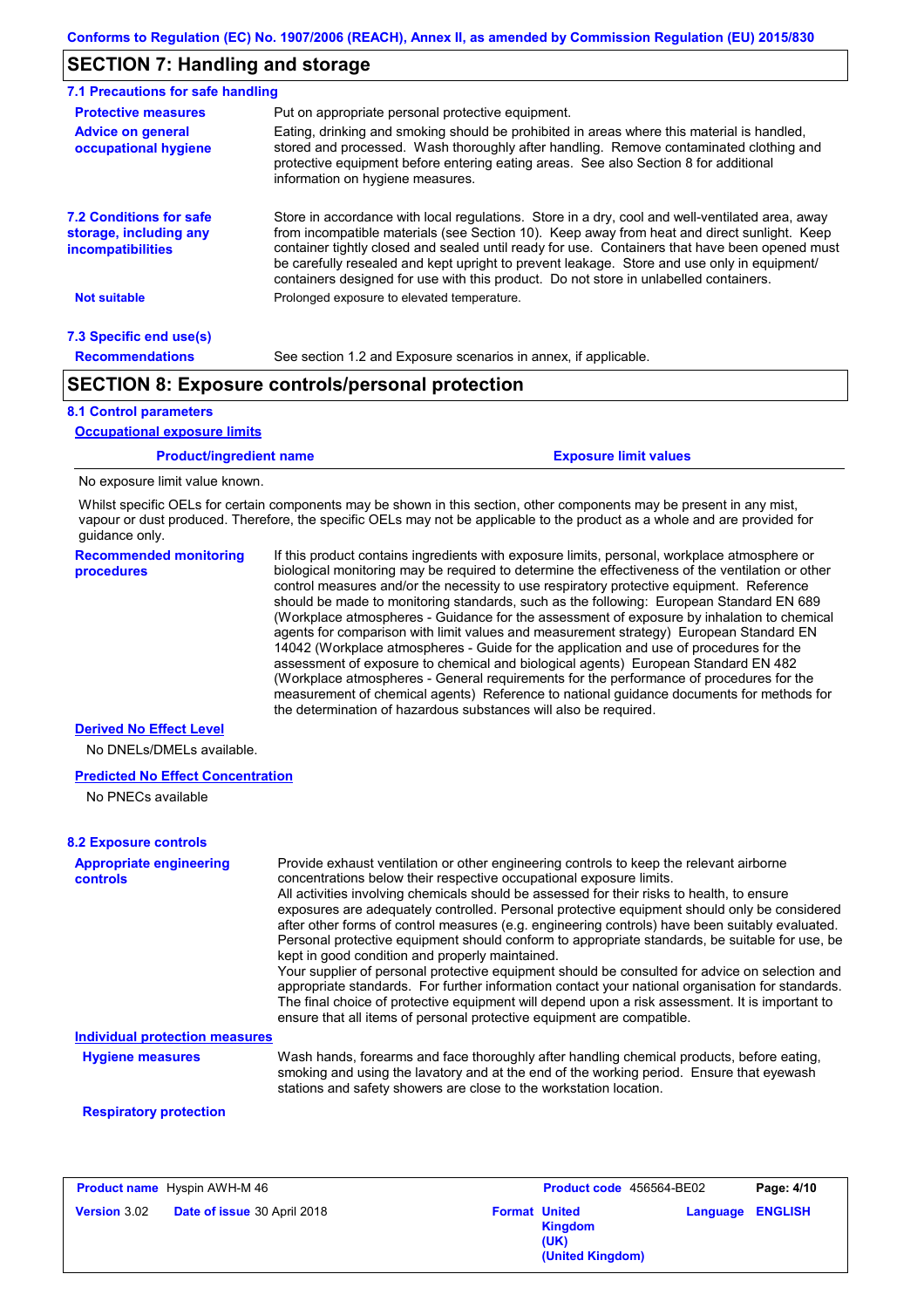## **SECTION 8: Exposure controls/personal protection**

**Hand protection**

**Skin protection**

In case of insufficient ventilation, wear suitable respiratory equipment. The correct choice of respiratory protection depends upon the chemicals being handled, the conditions of work and use, and the condition of the respiratory equipment. Safety procedures should be developed for each intended application. Respiratory protection equipment should therefore be chosen in consultation with the supplier/manufacturer and with a full assessment of the working conditions.

**Eye/face protection** Safety glasses with side shields.

#### **General Information:**

Because specific work environments and material handling practices vary, safety procedures should be developed for each intended application. The correct choice of protective gloves depends upon the chemicals being handled, and the conditions of work and use. Most gloves provide protection for only a limited time before they must be discarded and replaced (even the best chemically resistant gloves will break down after repeated chemical exposures).

Gloves should be chosen in consultation with the supplier / manufacturer and taking account of a full assessment of the working conditions.

#### **Breakthrough time:**

Breakthrough time data are generated by glove manufacturers under laboratory test conditions and represent how long a glove can be expected to provide effective permeation resistance. It is important when following breakthrough time recommendations that actual workplace conditions are taken into account. Always consult with your glove supplier for up-to-date technical information on breakthrough times for the recommended glove type. Our recommendations on the selection of gloves are as follows:

#### Continuous contact:

Gloves with a minimum breakthrough time of 240 minutes, or >480 minutes if suitable gloves can be obtained.

If suitable gloves are not available to offer that level of protection, gloves with shorter breakthrough times may be acceptable as long as appropriate glove maintenance and replacement regimes are determined and adhered to.

Short-term / splash protection:

Recommended breakthrough times as above.

It is recognised that for short-term, transient exposures, gloves with shorter breakthrough times may commonly be used. Therefore, appropriate maintenance and replacement regimes must be determined and rigorously followed.

#### **Glove Thickness:**

For general applications, we recommend gloves with a thickness typically greater than 0.35 mm.

It should be emphasised that glove thickness is not necessarily a good predictor of glove resistance to a specific chemical, as the permeation efficiency of the glove will be dependent on the exact composition of the glove material. Therefore, glove selection should also be based on consideration of the task requirements and knowledge of breakthrough times. Glove thickness may also vary depending on the glove manufacturer, the glove type and the glove model. Therefore, the manufacturers' technical data should always be taken into account to ensure selection of the most appropriate glove for the task.

Note: Depending on the activity being conducted, gloves of varying thickness may be required for specific tasks. For example:

 • Thinner gloves (down to 0.1 mm or less) may be required where a high degree of manual dexterity is needed. However, these gloves are only likely to give short duration protection and would normally be just for single use applications, then disposed of.

 • Thicker gloves (up to 3 mm or more) may be required where there is a mechanical (as well as a chemical) risk i.e. where there is abrasion or puncture potential.

|                     | <b>Product name</b> Hyspin AWH-M 46 |                      | Product code 456564-BE02                   |          | Page: 5/10     |
|---------------------|-------------------------------------|----------------------|--------------------------------------------|----------|----------------|
| <b>Version 3.02</b> | <b>Date of issue 30 April 2018</b>  | <b>Format United</b> | <b>Kingdom</b><br>(UK)<br>(United Kingdom) | Language | <b>ENGLISH</b> |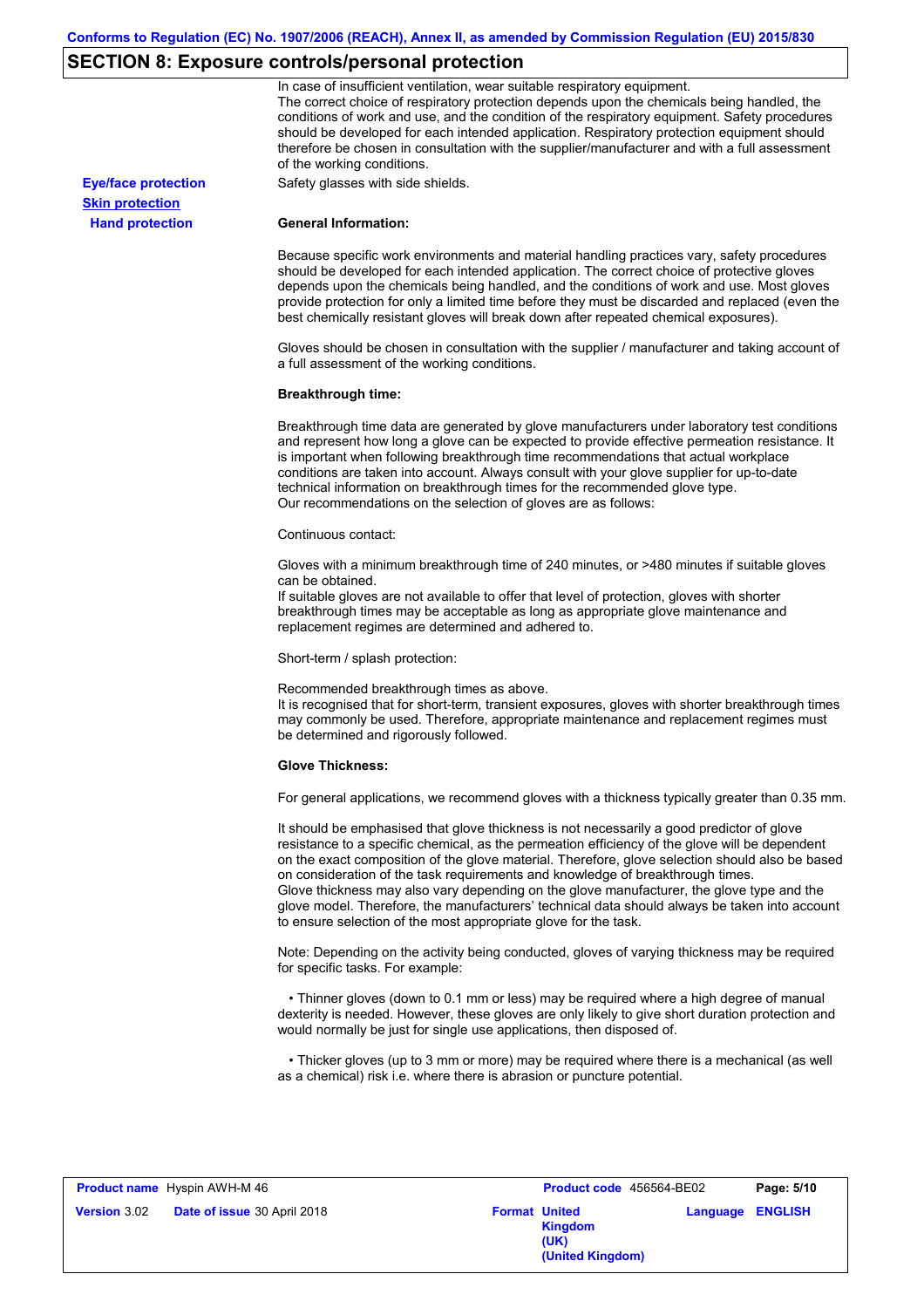# **SECTION 8: Exposure controls/personal protection**

| <b>Skin and body</b>                             | Use of protective clothing is good industrial practice.<br>Personal protective equipment for the body should be selected based on the task being<br>performed and the risks involved and should be approved by a specialist before handling this<br>product.<br>Cotton or polyester/cotton overalls will only provide protection against light superficial<br>contamination that will not soak through to the skin. Overalls should be laundered on a regular<br>basis. When the risk of skin exposure is high (e.g. when cleaning up spillages or if there is a<br>risk of splashing) then chemical resistant aprons and/or impervious chemical suits and boots<br>will be required. |
|--------------------------------------------------|---------------------------------------------------------------------------------------------------------------------------------------------------------------------------------------------------------------------------------------------------------------------------------------------------------------------------------------------------------------------------------------------------------------------------------------------------------------------------------------------------------------------------------------------------------------------------------------------------------------------------------------------------------------------------------------|
| <b>Refer to standards:</b>                       | Respiratory protection: EN 529<br>Gloves: EN 420, EN 374<br>Eye protection: EN 166<br>Filtering half-mask: EN 149<br>Filtering half-mask with valve: EN 405<br>Half-mask: EN 140 plus filter<br>Full-face mask: EN 136 plus filter<br>Particulate filters: EN 143<br>Gas/combined filters: EN 14387                                                                                                                                                                                                                                                                                                                                                                                   |
| <b>Environmental exposure</b><br><b>controls</b> | Emissions from ventilation or work process equipment should be checked to ensure they<br>comply with the requirements of environmental protection legislation. In some cases, fume<br>scrubbers, filters or engineering modifications to the process equipment will be necessary to<br>reduce emissions to acceptable levels.                                                                                                                                                                                                                                                                                                                                                         |

# **SECTION 9: Physical and chemical properties**

## **9.1 Information on basic physical and chemical properties**

| Closed cup: >190°C (>374°F) [Pensky-Martens.] |
|-----------------------------------------------|
|                                               |
|                                               |
|                                               |
|                                               |
|                                               |
|                                               |
|                                               |
|                                               |
|                                               |
|                                               |
|                                               |
|                                               |
|                                               |
|                                               |
|                                               |

## **9.2 Other information**

**Appearance**

No additional information.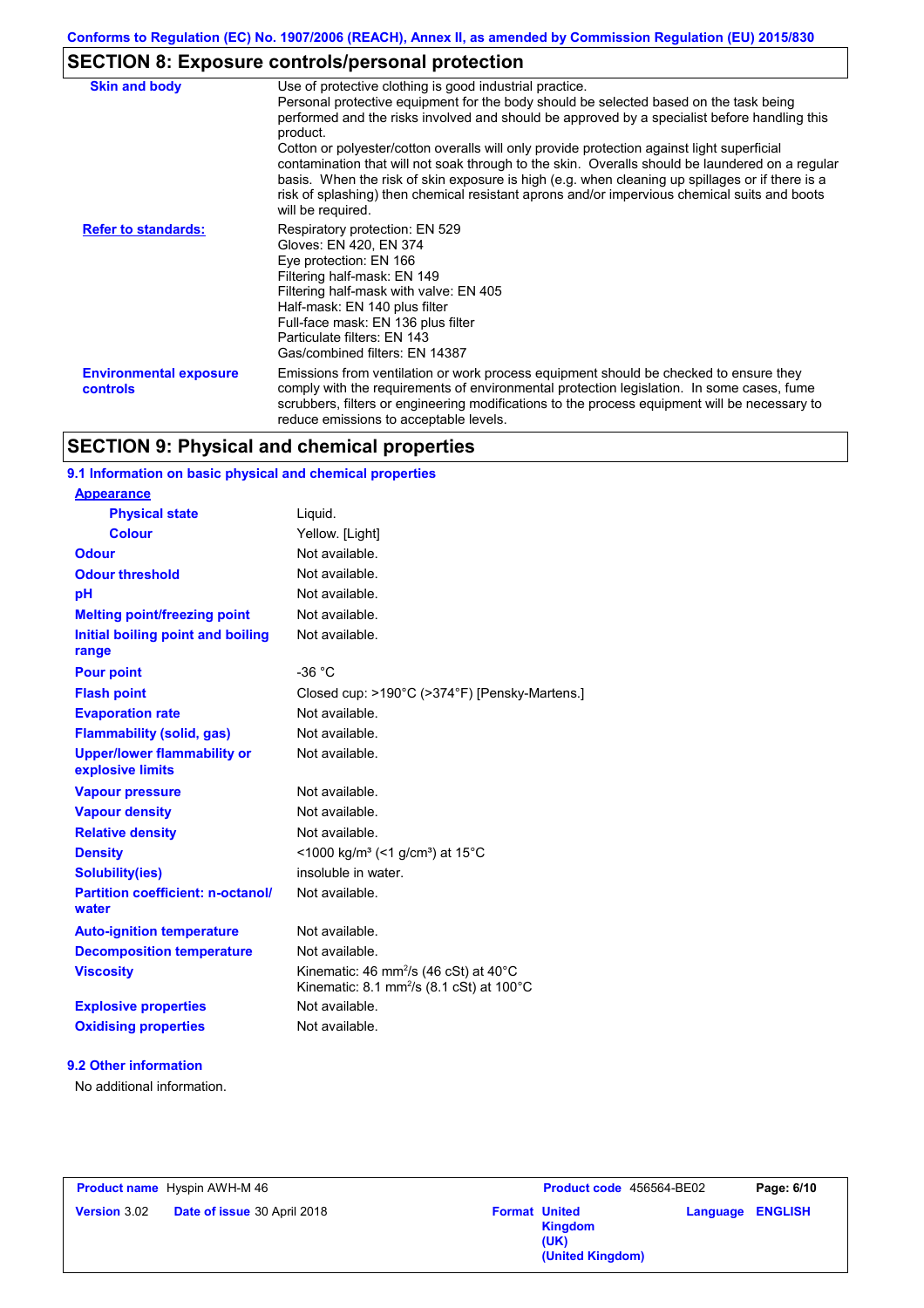| <b>SECTION 10: Stability and reactivity</b>       |                                                                                                                                                                         |  |
|---------------------------------------------------|-------------------------------------------------------------------------------------------------------------------------------------------------------------------------|--|
| <b>10.1 Reactivity</b>                            | No specific test data available for this product. Refer to Conditions to avoid and Incompatible<br>materials for additional information.                                |  |
| <b>10.2 Chemical stability</b>                    | The product is stable.                                                                                                                                                  |  |
| <b>10.3 Possibility of</b><br>hazardous reactions | Under normal conditions of storage and use, hazardous reactions will not occur.<br>Under normal conditions of storage and use, hazardous polymerisation will not occur. |  |
| <b>10.4 Conditions to avoid</b>                   | Avoid all possible sources of ignition (spark or flame).                                                                                                                |  |
| <b>10.5 Incompatible materials</b>                | Reactive or incompatible with the following materials: oxidising materials.                                                                                             |  |
| <b>10.6 Hazardous</b><br>decomposition products   | Under normal conditions of storage and use, hazardous decomposition products should not be<br>produced.                                                                 |  |

# **SECTION 11: Toxicological information**

## **11.1 Information on toxicological effects**

#### **Acute toxicity estimates**

| <b>ATE value</b><br><b>Route</b>                   |                                                                                                                   |  |  |
|----------------------------------------------------|-------------------------------------------------------------------------------------------------------------------|--|--|
| Not available.                                     |                                                                                                                   |  |  |
| <b>Information on likely</b><br>routes of exposure | Routes of entry anticipated: Dermal, Inhalation.                                                                  |  |  |
| <b>Potential acute health effects</b>              |                                                                                                                   |  |  |
| <b>Inhalation</b>                                  | Vapour inhalation under ambient conditions is not normally a problem due to low vapour<br>pressure.               |  |  |
| <b>Ingestion</b>                                   | No known significant effects or critical hazards.                                                                 |  |  |
| <b>Skin contact</b>                                | No known significant effects or critical hazards.                                                                 |  |  |
| <b>Eye contact</b>                                 | No known significant effects or critical hazards.                                                                 |  |  |
|                                                    | Symptoms related to the physical, chemical and toxicological characteristics                                      |  |  |
| <b>Inhalation</b>                                  | No specific data.                                                                                                 |  |  |
| <b>Ingestion</b>                                   | No specific data.                                                                                                 |  |  |
| <b>Skin contact</b>                                | No specific data.                                                                                                 |  |  |
| <b>Eye contact</b>                                 | No specific data.                                                                                                 |  |  |
|                                                    | Delayed and immediate effects as well as chronic effects from short and long-term exposure                        |  |  |
| <b>Inhalation</b>                                  | Overexposure to the inhalation of airborne droplets or aerosols may cause irritation of the<br>respiratory tract. |  |  |
| <b>Ingestion</b>                                   | Ingestion of large quantities may cause nausea and diarrhoea.                                                     |  |  |
| <b>Skin contact</b>                                | Prolonged or repeated contact can defat the skin and lead to irritation and/or dermatitis.                        |  |  |
| <b>Eye contact</b>                                 | Potential risk of transient stinging or redness if accidental eye contact occurs.                                 |  |  |
| <b>Potential chronic health effects</b>            |                                                                                                                   |  |  |
| <b>General</b>                                     | No known significant effects or critical hazards.                                                                 |  |  |
| <b>Carcinogenicity</b>                             | No known significant effects or critical hazards.                                                                 |  |  |
| <b>Mutagenicity</b>                                | No known significant effects or critical hazards.                                                                 |  |  |
| <b>Developmental effects</b>                       | No known significant effects or critical hazards.                                                                 |  |  |
| <b>Fertility effects</b>                           | No known significant effects or critical hazards.                                                                 |  |  |

# **SECTION 12: Ecological information**

```
12.1 Toxicity
```
**Environmental hazards** Not classified as dangerous

#### **12.2 Persistence and degradability**

Expected to be biodegradable.

### **12.3 Bioaccumulative potential**

This product is not expected to bioaccumulate through food chains in the environment.

| <b>Product name</b> Hyspin AWH-M 46 |                                    | Product code 456564-BE02 | Page: 7/10                                                         |                         |
|-------------------------------------|------------------------------------|--------------------------|--------------------------------------------------------------------|-------------------------|
| <b>Version 3.02</b>                 | <b>Date of issue 30 April 2018</b> |                          | <b>Format United</b><br><b>Kingdom</b><br>(UK)<br>(United Kingdom) | <b>Language ENGLISH</b> |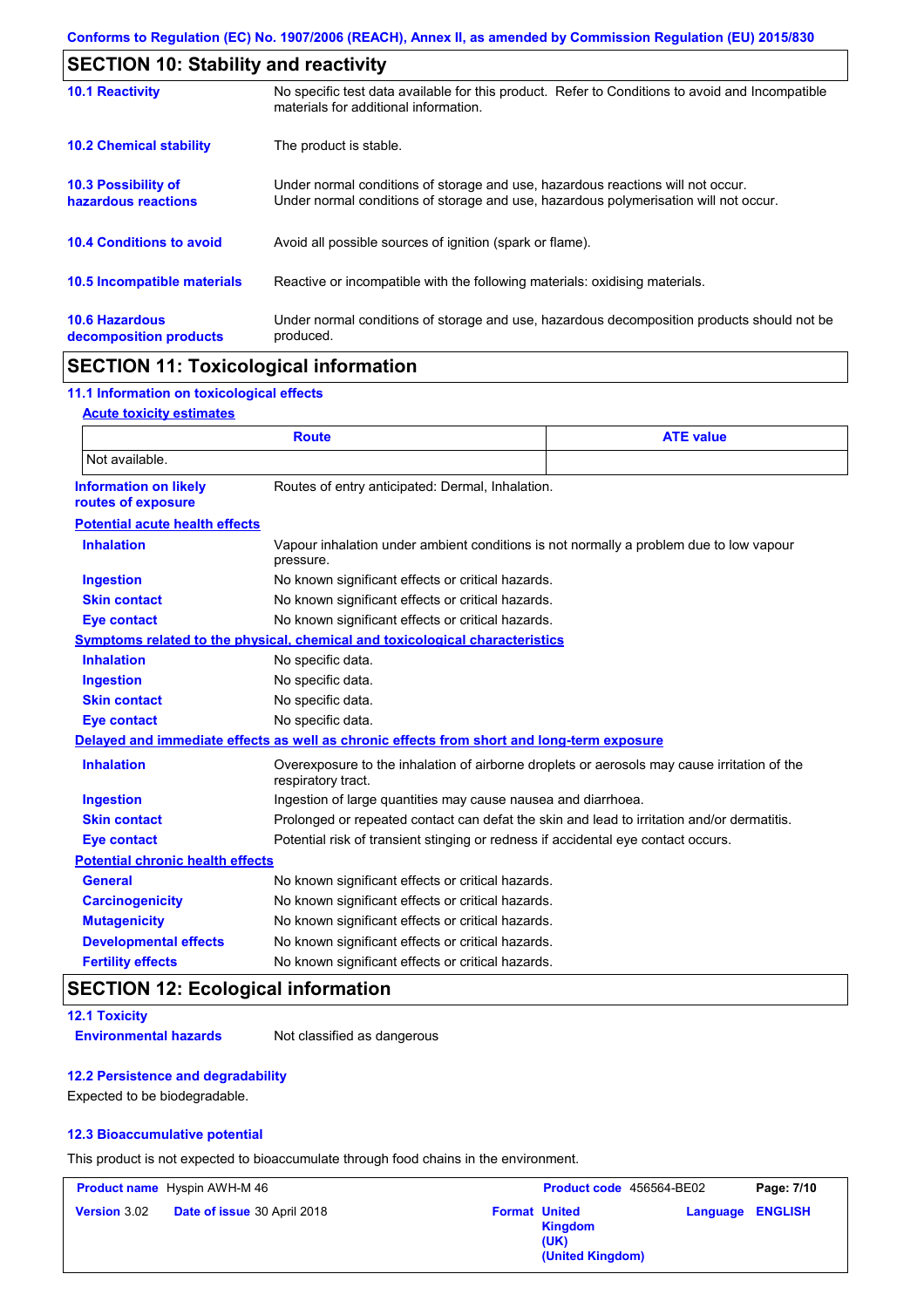# **SECTION 12: Ecological information**

## **12.4 Mobility in soil**

**Mobility** Spillages may penetrate the soil causing ground water contamination. **Soil/water partition coefficient (KOC)** Not available.

### **12.5 Results of PBT and vPvB assessment**

Product does not meet the criteria for PBT or vPvB according to Regulation (EC) No. 1907/2006, Annex XIII.

| <b>12.6 Other adverse effects</b>   |                                                                                                                           |
|-------------------------------------|---------------------------------------------------------------------------------------------------------------------------|
| <b>Other ecological information</b> | Spills may form a film on water surfaces causing physical damage to organisms. Oxygen<br>transfer could also be impaired. |
|                                     |                                                                                                                           |

# **SECTION 13: Disposal considerations**

## **13.1 Waste treatment methods**

#### **Product**

**Methods of disposal**

Where possible, arrange for product to be recycled. Dispose of via an authorised person/ licensed waste disposal contractor in accordance with local regulations.

## **Hazardous waste** Yes.

## **European waste catalogue (EWC)**

| Waste code | <b>Waste designation</b>                       |
|------------|------------------------------------------------|
| 13 01 10*  | I mineral based non-chlorinated hydraulic oils |

However, deviation from the intended use and/or the presence of any potential contaminants may require an alternative waste disposal code to be assigned by the end user.

#### **Packaging**

| <b>Methods of disposal</b> | Where possible, arrange for product to be recycled. Dispose of via an authorised person/<br>licensed waste disposal contractor in accordance with local regulations.                                                                    |
|----------------------------|-----------------------------------------------------------------------------------------------------------------------------------------------------------------------------------------------------------------------------------------|
| <b>Waste code</b>          | European waste catalogue (EWC)                                                                                                                                                                                                          |
| $150110*$                  | packaging containing residues of or contaminated by hazardous substances                                                                                                                                                                |
| <b>Special precautions</b> | This material and its container must be disposed of in a safe way. Empty containers or liners<br>may retain some product residues. Avoid dispersal of spilt material and runoff and contact with<br>soil, waterways, drains and sewers. |
| <b>References</b>          | Commission 2014/955/EU<br>Directive 2008/98/EC                                                                                                                                                                                          |

# **SECTION 14: Transport information**

|                                           | <b>ADR/RID</b> | <b>ADN</b>     | <b>IMDG</b>    | <b>IATA</b>    |
|-------------------------------------------|----------------|----------------|----------------|----------------|
| 14.1 UN number                            | Not regulated. | Not regulated. | Not regulated. | Not regulated. |
| 14.2 UN proper<br>shipping name           |                |                |                |                |
| <b>14.3 Transport</b><br>hazard class(es) |                |                | -              |                |
| 14.4 Packing<br>group                     |                |                | -              |                |
| $14.5$<br><b>Environmental</b><br>hazards | No.            | No.            | No.            | No.            |
| <b>Additional</b><br><b>information</b>   |                |                | ۰              |                |

#### **14.6 Special precautions for user** Not available.

| <b>Product name</b> Hyspin AWH-M 46                       |  | Product code 456564-BE02                                           | Page: 8/10              |
|-----------------------------------------------------------|--|--------------------------------------------------------------------|-------------------------|
| <b>Date of issue 30 April 2018</b><br><b>Version 3.02</b> |  | <b>Format United</b><br><b>Kingdom</b><br>(UK)<br>(United Kingdom) | <b>Language ENGLISH</b> |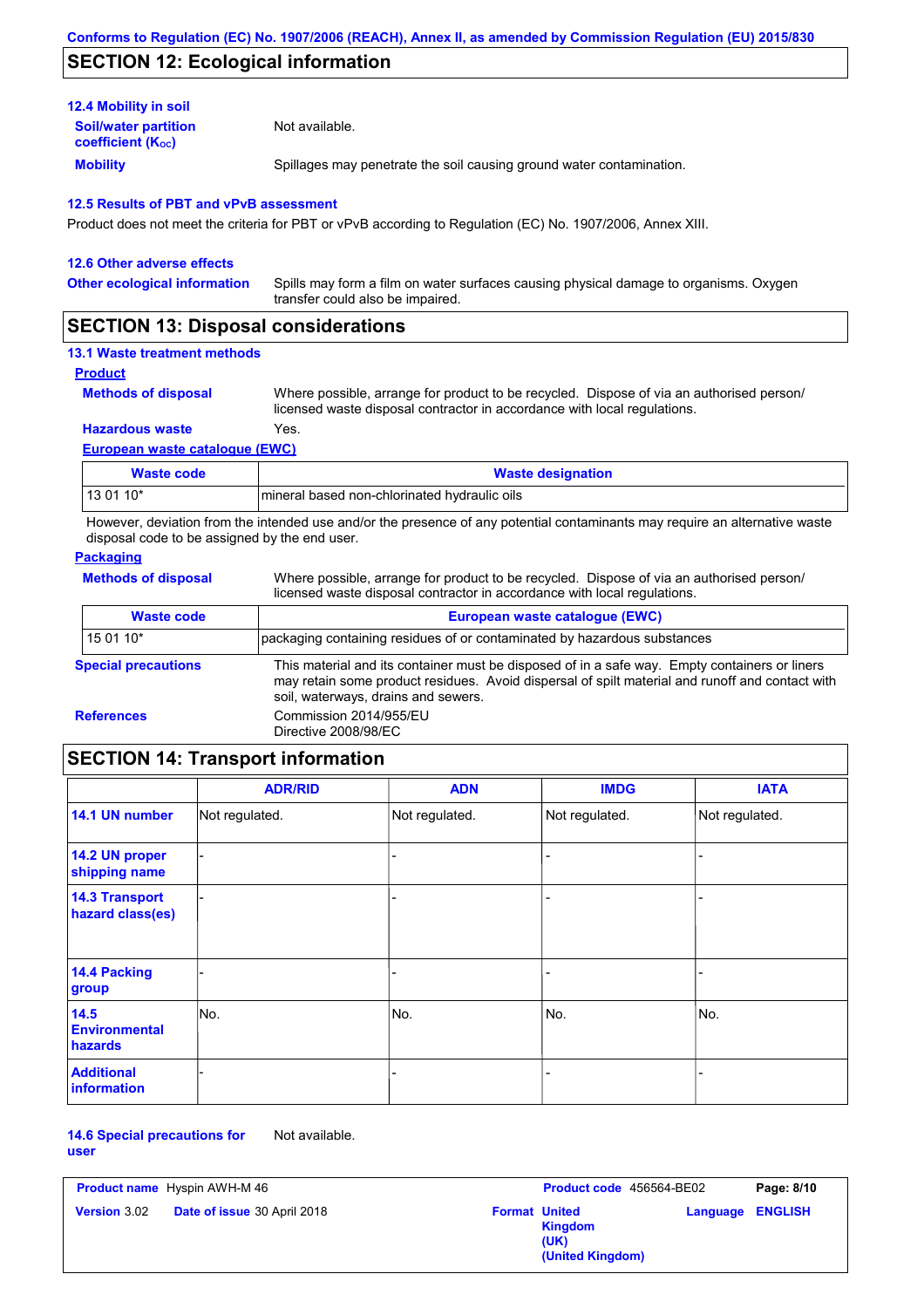# **SECTION 14: Transport information**

**14.7 Transport in bulk according to Annex II of Marpol and the IBC Code**

Not available.

## **SECTION 15: Regulatory information**

|                                                                 | 15.1 Safety, health and environmental regulations/legislation specific for the substance or mixture                            |  |  |
|-----------------------------------------------------------------|--------------------------------------------------------------------------------------------------------------------------------|--|--|
| EU Regulation (EC) No. 1907/2006 (REACH)                        |                                                                                                                                |  |  |
| Annex XIV - List of substances subject to authorisation         |                                                                                                                                |  |  |
| <b>Annex XIV</b>                                                |                                                                                                                                |  |  |
| None of the components are listed.                              |                                                                                                                                |  |  |
| <b>Substances of very high concern</b>                          |                                                                                                                                |  |  |
| None of the components are listed.                              |                                                                                                                                |  |  |
| <b>Other regulations</b>                                        |                                                                                                                                |  |  |
| <b>REACH Status</b>                                             | The company, as identified in Section 1, sells this product in the EU in compliance with the<br>current requirements of REACH. |  |  |
| <b>United States inventory</b><br>(TSCA 8b)                     | All components are listed or exempted.                                                                                         |  |  |
| <b>Australia inventory (AICS)</b>                               | All components are listed or exempted.                                                                                         |  |  |
| <b>Canada inventory</b>                                         | All components are listed or exempted.                                                                                         |  |  |
| <b>China inventory (IECSC)</b>                                  | All components are listed or exempted.                                                                                         |  |  |
| <b>Japan inventory (ENCS)</b>                                   | All components are listed or exempted.                                                                                         |  |  |
| <b>Korea inventory (KECI)</b>                                   | All components are listed or exempted.                                                                                         |  |  |
| <b>Philippines inventory</b><br>(PICCS)                         | All components are listed or exempted.                                                                                         |  |  |
| <b>Taiwan Chemical</b><br><b>Substances Inventory</b><br>(TCSI) | All components are listed or exempted.                                                                                         |  |  |
| Ozone depleting substances (1005/2009/EU)                       |                                                                                                                                |  |  |
| Not listed.                                                     |                                                                                                                                |  |  |
| Prior Informed Consent (PIC) (649/2012/EU)<br>Not listed.       |                                                                                                                                |  |  |

## **Seveso Directive**

This product is not controlled under the Seveso Directive.

| <b>15.2 Chemical safety</b> | A Chemical Safety Assessment has been carried out for one or more of substances within this |
|-----------------------------|---------------------------------------------------------------------------------------------|
| assessment                  | mixture. A Chemical Safety Assessment has not been carried out for the mixture itself.      |
|                             |                                                                                             |

# **SECTION 16: Other information**

| <b>Abbreviations and acronyms</b> | ADN = European Provisions concerning the International Carriage of Dangerous Goods by<br>Inland Waterway<br>ADR = The European Agreement concerning the International Carriage of Dangerous Goods by<br>Road<br>$ATE = Acute Toxicity Estimate$<br><b>BCF</b> = Bioconcentration Factor<br>CAS = Chemical Abstracts Service<br>CLP = Classification, Labelling and Packaging Regulation [Regulation (EC) No. 1272/2008]<br>CSA = Chemical Safety Assessment<br>CSR = Chemical Safety Report<br>DMEL = Derived Minimal Effect Level<br>DNEL = Derived No Effect Level<br>EINECS = European Inventory of Existing Commercial chemical Substances |
|-----------------------------------|------------------------------------------------------------------------------------------------------------------------------------------------------------------------------------------------------------------------------------------------------------------------------------------------------------------------------------------------------------------------------------------------------------------------------------------------------------------------------------------------------------------------------------------------------------------------------------------------------------------------------------------------|
|                                   |                                                                                                                                                                                                                                                                                                                                                                                                                                                                                                                                                                                                                                                |
|                                   | ES = Exposure Scenario                                                                                                                                                                                                                                                                                                                                                                                                                                                                                                                                                                                                                         |
|                                   | EUH statement = CLP-specific Hazard statement<br>EWC = European Waste Catalogue                                                                                                                                                                                                                                                                                                                                                                                                                                                                                                                                                                |
|                                   | GHS = Globally Harmonized System of Classification and Labelling of Chemicals                                                                                                                                                                                                                                                                                                                                                                                                                                                                                                                                                                  |

**Product name** Hyspin AWH-M 46 **Version** 3.02 **Product code** 456564-BE02 **Page: 9/10 Date of issue** 30 April 2018 **Format United Format United Kingdom (UK) Language ENGLISH (United Kingdom)**